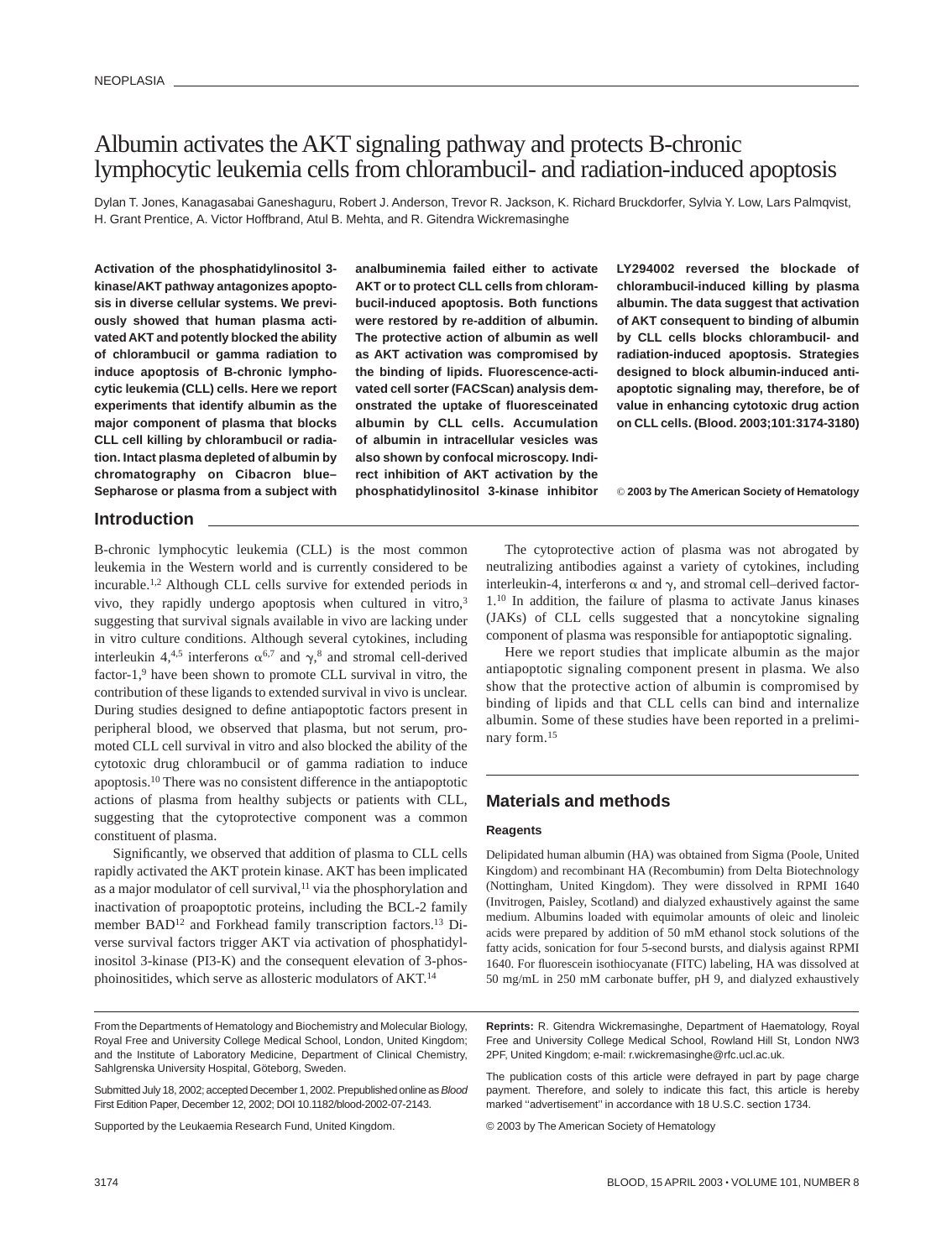against the same buffer. Fluorescein isothiocyanate (Sigma) was then added to 2.5 mg/mL, and the reaction was allowed to proceed for 8 hours at 4°C. The FITC-HA was then dialyzed against phosphate-buffered saline. Spectroscopic analysis<sup>16</sup> showed that the final preparation contained 4 moles FITC per mole albumin.

#### **Preparation of human serum and plasma**

For the preparation of plasma, peripheral blood from patients with CLL or healthy subjects was collected in preservative-free heparin (10 U/mL). Following centrifugation at 700*g* for 10 minutes, the plasma was withdrawn, clarified by a further centrifugation step, and stored at  $-20^{\circ}$ C. A plasma sample was also obtained from a subject with analbuminemia, a rare recessive trait resulting in the complete absence of plasma albumin.<sup>17</sup>

Fatty acids were depleted from human serum by a modification of a published procedure.18 Following adjustment of the pH to 4 by addition of 5 N HCl, 200 mg/mL acid-washed charcoal (Sigma) was added. The tube was rotated for 1 hour, and the charcoal was then removed by centrifugation. The pH of the serum was re-adjusted to 7.4 by addition of 5 N NaOH, followed by exhaustive dialysis against RPMI 1640. Free fatty acids were determined using the NEFA C enzymatic assay kit (WAKO GmbH, Neuss, Germany).

Albumin was depleted by chromatography of 5 mL plasma on a 5-mL column of Cibacron blue–Sepharose 6B (Amersham Pharmacia Biotech, Little Chalfont, United Kingdom). The flow-through fraction was collected and reconcentrated to 5 mL, using a Centricon centrifugal filter unit (Millipore, Watford, United Kingdom).

#### **Cell purification**

CLL was diagnosed by established clinical criteria and confirmed by immunocytochemical analysis for the expression of CD5, CD19, and monoclonal immunobglobulin.1 Patients whose cells were known to be resistant to chlorambucil in vitro were excluded from the study. Peripheral blood was obtained from patients following informed consent. Mononuclear cells were isolated by sedimentation on Lymphoprep gradients (Nyegaard, Oslo, Norway). Monocytes were removed by adhesion to plastic. The proportion of contaminating T lymphocytes was determined following incubation with FITC-labeled anti-CD2 monoclonal antibody (Becton Dickinson, Cowley, United Kingdom) and analysis by fluorescenceactivated cell sorter (FACScan; Becton Dickinson). Samples containing more than 5% contaminating T cells were repurified by rosetting with neuraminidase-treated sheep erythrocytes.5 Cells were cultured in RPMI 1640 medium containing 100 U/mL penicillin, 100 µg/mL streptomycin (basal medium), and other supplements as indicated in individual figures.

#### **Incubations**

CLL cells were cultured in basal medium containing 10% fetal calf serum (FCS). They were then left untreated or exposed to chlorambucil for 1 hour at 37°C. The cells were recovered by centrifugation at 700*g*, washed once in Hanks saline, and resuspended in basal medium containing supplements as indicated in the figures. Serum and plasma preparations were added at 50% (vol/vol). Titration studies (not shown) have established that maximal protection was achieved at plasma concentrations between 20% and 30%. HA or rHA was added at 25 mg/mL. Following incubation at 37°C for 24 hours, viability and apoptosis were determined as described in "Determination of viability and apoptosis." The cleavage of poly-adenosine-diphosphateribose polymerase (PARP) was determined following a 12-hour incubation.

Cells were exposed to gamma radiation using a calibrated 137Cs source (Gammacell 3000; Nordion, Kanata, Canada).

### **Determination of viability and apoptosis**

Cell viability was determined by quantifying the reduction of 3-4,5 dimethylthiazol-2,5-diphenyl tetrazolium bromide (MTT).<sup>10,19</sup> Assays were carried out in triplicate, and the results are presented as mean  $\pm$  standard error. The percentage of apoptotic cells was determined by counting of May-Grunwald Giemsa–stained cytospin slide preparations using an oilimmersion objective. Cells with condensed or fragmented nuclei were

scored as apoptotic.20 Slides were coded prior to counting of a total of at least 1000 cells. Data are presented as the mean percentages of apoptotic cells ( $\pm$  standard error) in 4 randomly selected fields per slide.

#### **Cell lysis and Western blotting**

Cells (10 million) per experimental point were centrifuged at 700*g* for 5 minutes, washed in Hanks balanced saline, and lysed in 100  $\mu$ L 20 mM, HEPES (N-2-hydroxyethylpiperazine-N-2-ethanesulfonic acid)–KOH (pH 7.4), 50 mM NaCl, 2% nonidet P40, 0.5% sodium deoxycholate, 0.2% sodium dodecyl sulfate (SDS), 1 mM EGTA (ethyleneglycoltetraacetic acid), 1 mM Na orthovanadate, 10 mM NaF, 2.5 mM Na pyrophosphate, 1  $mM$   $\beta$ -glycerophosphate, 1 mM phenylmethylsulfonyl fluoride, and 10 L/mL protease inhibitor cocktail (Sigma). Following a 15-minute incubation on ice, samples were centrifuged for 15 minutes at 14 000*g* at 4°C. The supernatants were stored at  $-70^{\circ}$ C.

Gel electrophoresis was carried out using 4% to 12% SDS-polyacrylamide gradient gels (Invitrogen) using the loading and run buffers provided by the manufacturer. Proteins were transferred electrophoretically to ECL Hybond membranes (Amersham Pharmacia Biotech). Membranes were blocked for 30 minutes in 20 mM Tris (tris(hydroxymethyl)aminomethane)- HCl, pH 7.4, 137 mM NaCl, 0.2% Tween 20 (TBS-Tween) containing 5% polyvinylpyrrolidone, 2% calf serum, and 0.1% sodium azide prior to addition of primary antibodies. Membranes were rinsed in 3 changes of TBS-Tween and exposed to appropriate horseradish peroxidase–conjugated secondary antibodies (DAKO, Glostrup, Denmark) in the above blocking solution minus azide. Following further rinsing, immunoreactive bands were detected by enhanced chemiluminescence (ECL; Amersham Biotech). Band intensities were quantified by laser densitometry using a GS-700 Imaging Densitometer and Quantity One software (Bio-Rad, Hemel Hempstead, United Kingdom).

The following primary antibodies were used: p85 PARP (Promega, Southampton, United Kingdom), p116 PARP (Pharmingen, Oxford, United Kingdom),  $\beta$ -actin (Sigma), and caspase 3 (Santa Cruz, CA).

#### **Activation of AKT**

CLL cells were incubated for 2 hours at 37°C in basal medium containing 10% FCS. They were recovered by centrifugation and resuspended in prewarmed basal medium containing supplements as indicated in figure legends. Following 10 minutes of further incubation, cells were recovered by centrifugation, washed once in Hanks saline, and lysed as described in "Cell lysis and Western blotting." In incubations containing 20  $\mu$ M LY294002, the inhibitor was added 20 minutes prior to the end of the preincubation period and was also present during exposure to serum, plasma, or HA. Following electrophoresis of protein extracts and transfer to ECL Hybond membranes, AKT activation was determined by exposure to phosphoserine473 AKT antibody (New England Biolabs, Hitchin, United Kingdom). Blots were stripped by exposure to 150 mM Tris-HCl, pH 6.7, 2% sodium dodecyl sulfate, and 100 mM 2-mercaptoethanol at 55°C, reblocked, and normalized by exposure to a pan-reactive AKT antibody (New England Biolabs).

#### **FACScan analysis of FITC-HA uptake**

CLL cells (1 million) were incubated with 3 mg/mL FITC-HA in 100  $\mu$ L phosphate-buffered saline (PBS). The sample was incubated for 30 minutes at 4°C or 37°C, recovered by centrifugation, washed in PBS, and analyzed by FACScan (Becton Dickinson, Oxford, United Kingdom). Dead cells were excluded from analyses by appropriate gating on forward-angle light scatter versus side-angle light scatter dot plots as described.21

#### **Confocal microscopy**

CLL cells were labeled for 30 minutes at 37°C with FITC-HA as described in "FACScan analysis of FITC-HA uptake." Cells were washed and visualized by using an Ultraview confocal microscope (PE Biosystems, Warrington, United Kingdom).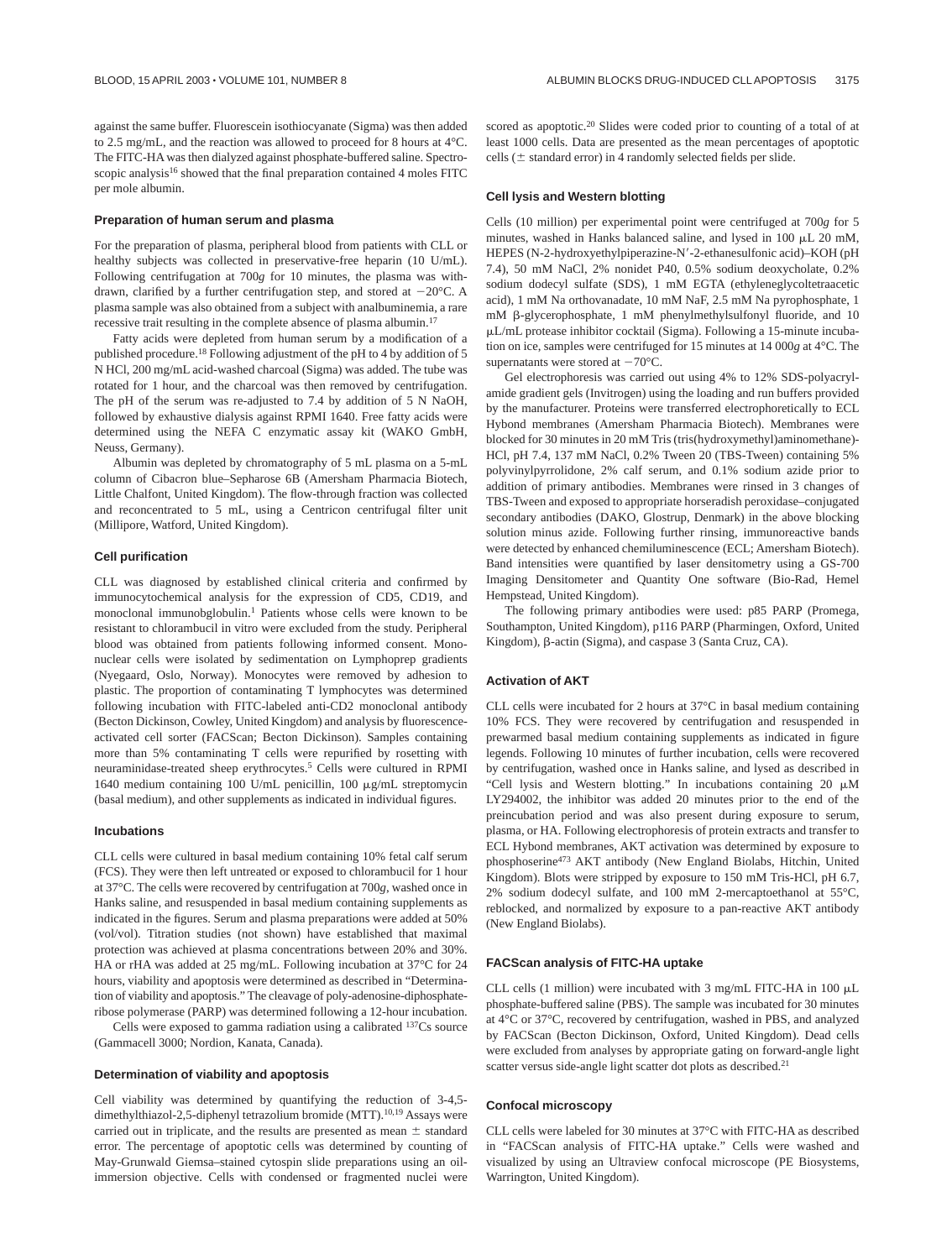

**Figure 1. Albumin depletion compromises the antiapoptotic action of plasma.** (A) SDS-polyacrylamide gel electrophoresis of plasma. FT indicates flow-through from Cibacron Blue-Sepharose column; and FT + HA, flow-through supplemented with 50 mg/mL HA. (B) Percentage of apoptotic cells and (C) loss of viability of untreated CLL cells or cells pretreated with 80  $\mu$ M chlorambucil and incubated for 24 hours with the indicated supplements. The data are representative of 3 experiments.

### **Results**

### **Depletion of plasma albumin compromises its cytoprotective action**

Chromatography of plasma on a Cibacron blue-Sepharose column decreased its albumin content to approximately 25% that of intact plasma, as determined by densitometric analysis of a Coomassie blue-stained SDS-polyacrylamide gel (Figure 1A). A 1-hour pulse treatment of CLL cells with 80  $\mu$ M chlorambucil followed by a 24-hour incubation in basal medium supplemented with 50% human serum resulted in the induction of apoptosis relative to untreated cells incubated in the same medium (Figure 1B). Replacement of serum with plasma dramatically decreased the induction of apoptosis by chlorambucil. However, the ability of plasma to protect CLL cells from chlorambucil-induced apoptosis was lost following depletion of albumin. Re-addition of HA to the depleted flow-through fraction restored its cytoprotective action (Figure 1B). An essentially similar pattern of cytoprotection by plasma, loss of protection following albumin depletion and its restoration by re-addition of HA, was observed when chlorambucilinduced loss of viability was quantified by the MTT dye reduction assay (Figure 1C). These observations suggest that albumin accounts for the antiapoptotic action of plasma.

The 116-kDa enzyme poly(ADP ribose) polymerase (p116 PARP) is cleaved by caspase 3, a key cysteine protease whose activation is a key event in the classical apoptotic pathway, resulting in the generation of an inactive fragment (p85 PARP).<sup>22</sup> The ability of plasma, serum, or HA to protect CLL cells from chlorambucil-induced apoptosis was, therefore, studied by quantifying PARP cleavage. When CLL cells pulsed with 80  $\mu$ M chlorambucil were subsequently cultured in the presence of FCS or human serum, there was a substantial increase in PARP cleavage compared with untreated controls (Figure 2A-B). In contrast, incubation of the drug-pulsed cells in medium supplemented with plasma or HA suppressed PARP cleavage. The albumin-depleted Cibacron blue–Sepharose flow-through fraction was less effective in suppressing chlorambucil-induced PARP cleavage compared with intact plasma (Figure 2A-B). Therefore, quantitation of PARP cleavage provides molecular evidence that confirms the conclusion that albumin protects CLL cells from chlorambucilinduced apoptosis.

Because plasma and serum contain similar levels of albumin, we sought an explanation for the observation that the cytoprotective action of serum was substantially less than that of plasma. Heating of plasma to 56°C for 30 minutes did not abrogate its antiapoptotic actions (not shown). Therefore, the different antiapoptotic properties of FCS and of plasma are not accounted for by the routine heating of commercial FCS. However, delipidation of serum by charcoal extraction dramatically augmented its ability to block chlorambucil-induced PARP cleavage (Figure 2A-B), suggesting that a lipid component of serum masks the cytoprotective action of albumin. At a 1:1 molar ratio, fatty acids only marginally impaired the ability of HA to block chlorambucil-induced apoptosis. However, at a 3:1 ratio of fatty acid to HA, the antiapoptotic action of HA was decreased, as evidenced by a 4-fold increase in PARP cleavage in chlorambucil-pulsed CLL cells (Figure 3).

CLL cells from 9 patients cultured in either plasma or albumin were protected from spontaneous and chlorambucil-induced apoptosis relative to cells cultured in serum (Figure 4A-B). The cytoprotective action of albumin was inhibited by fatty acids (Figure 4A-B).



**Figure 2. PARP cleavage in CLL cells.** (A) Generation of p85 PARP in CLL cells preincubated for 1 hour with no addition or with 80  $\mu$ M chlorambucil and subsequently incubated for 12 hours with the indicated supplements. P indicates plasma; HA, human albumin; SER, human serum; dSER, delipidated human serum; FT, Cibacron blue flow-through. (B) Densitometric quantitation of PARP cleavage data of panel A. Blots were probed with an actin antibody as a control for loading. Data are representative of 4 experiments.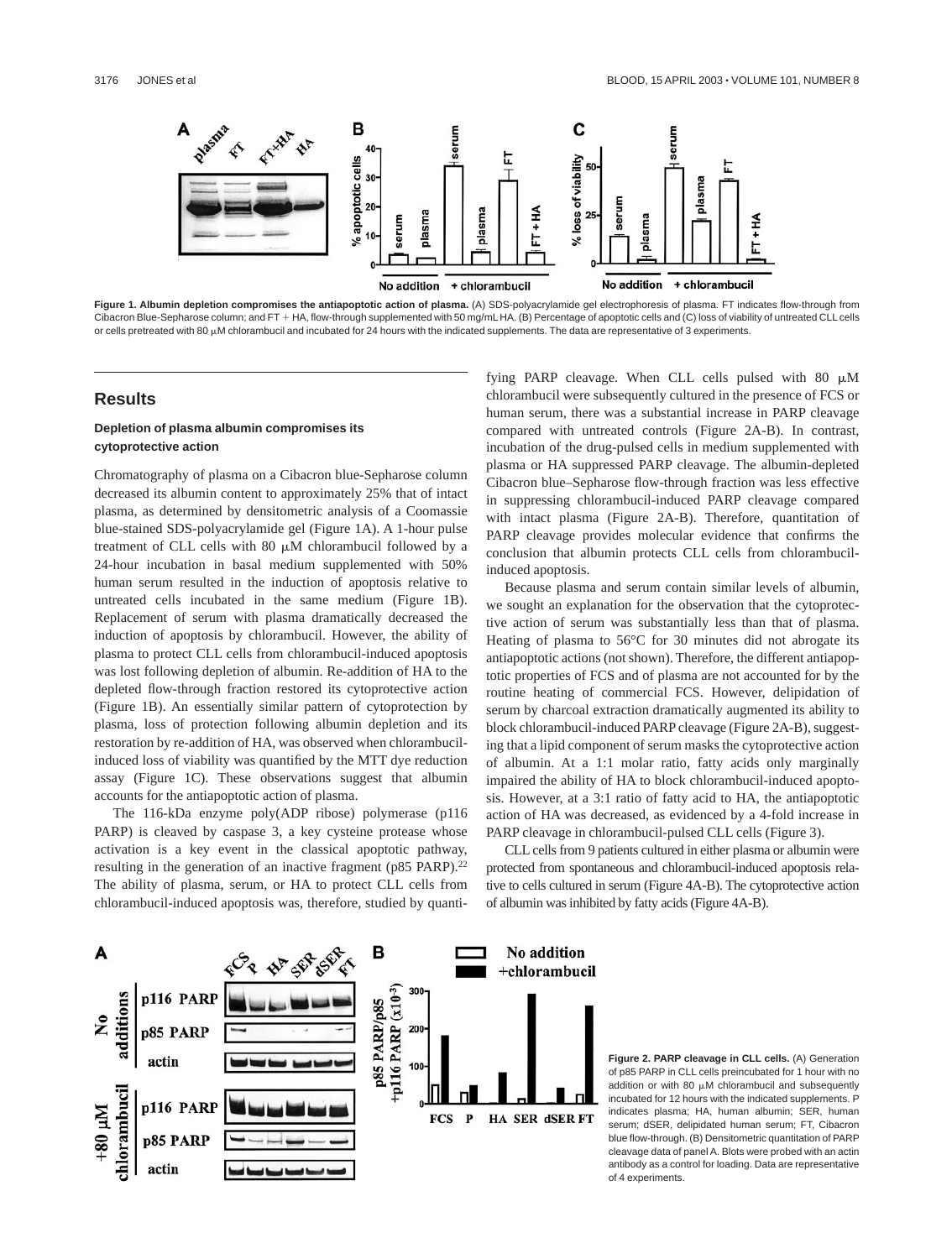

**Figure 3. Fatty acid binding compromises the ability of albumin to block PARP**  $c$ leavage. CLL cells preincubated with no additions or with 80  $\mu$ M chlorambucil were subsequently incubated with the indicated supplements. FA indicates fatty acid.

### **HA triggers rapid activation of AKT**

HA activated AKT as effectively as did plasma (Figure 5A). Augmentation of AKT activity by both plasma and HA was abrogated by the PI-3K inhibitor LY294002 (LY), suggesting that AKT activation was PI3-K dependent. Human serum failed to activate AKT. Serum delipidated by charcoal extraction, however, showed an increased ability to activate this pathway (Figure 5B).

The strong activation of AKT by HA was dose dependently diminished by complexing with fatty acids (Figure 5B). Although plasma activated AKT in a dose-dependent fashion, the albumindepleted flow-through fraction from a Cibacron blue-Sepharose column failed to do so (Figure 5B). Taken together, the data of Figure 5 suggest that the ability of plasma to activate AKT kinase of CLL cells is dependent on albumin. Furthermore, the inability of serum to activate AKT is attributable to charcoal-extractable material, because its removal unmasked a latent ability to trigger this signaling pathway.

### **Cytoprotective action of albumin is not attributable to a contaminating biomolecule**

Both natural and recombinant human albumin (rHA) preparations activated AKT to a comparable level (Figure 6A). Although intact plasma activated AKT, plasma from the analbuminemic subject failed to do so (Figure 6B). Figure 6C confirms that the albumin band present in intact plasma was completely absent in the analbuminemic plasma.

CLL cells cultured in 50% human serum, intact plasma, or analbuminemic plasma for 24 hours without prior exposure to chlorambucil showed low levels of spontaneous apoptosis (Figure 7A). However, cells cultured in 10% FCS showed a higher level of



**Figure 4. Fatty acid binding compromises the anticytotoxic actions of albumin.** (A) Percentage of apoptotic cells and (B) loss of viability of CLL cells from 9 patients preincubated with no additions or with 80  $\mu$ M chlorambucil and subsequently incubated for 24 hours with the indicated supplements. Mean values  $\pm$  standard errors are shown. The significance of the differences between individual values was assessed using Student t test for paired samples.  $*.02 < P < .05; **P < .01$ .



**Figure 5. Activation of AKT kinase by plasma or HA.** Activation of AKT was determined as described in "Materials and methods." Cells from 2 different patients were used in A and B. Serum, delipidated serum (dSerum), plasma, and FT were added as 50% mixtures with basal medium except where indicated. HA was at 25 mg/mL. Data are representative of 8 experiments.

spontaneous apoptosis that was significantly decreased by the addition of rHA. Chlorambucil pretreatment resulted in augmented apoptosis when the cells were cultured in human serum. This drug-induced cell death was diminished by culture in intact plasma, but not in analbuminemic plasma (Figure 7A). Addition of rHA to the analbuminemic plasma resulted in a level of cytoprotection comparable to that seen in intact plasma. The high level of apoptosis seen when the chlorambucil-pulsed cells were incubated in 10% FCS was also decreased by addition of rHA (Figure 7A).

Western blot analysis of PARP cleavage mirrored the results obtained by morphologic analysis. Spontaneous PARP cleavage detected in untreated cells cultured in 10% FCS was suppressed by the addition of recombinant albumin (Figure 7B). The chlorambucilinduced PARP cleavage evident in cells cultured in human serum was diminished by culture in intact but not analbuminemic plasma (Figure 7B). Addition of rHA to analbuminemic plasma increased its ability to block drug-induced PARP cleavage. rHA also protected against chlorambucil-induced PARP cleavage in cultures containing 10% fetal calf serum (Figure 7B). Therefore, the experiments shown in Figures 6 and 7 suggest that the signaling and antiapoptotic properties of albumin are functions of the protein itself and not of an associated biomolecule.

### **HA protects CLL cells from radiation-induced apoptosis**

Exposure of CLL cells to gamma radiation followed by 24 hours of incubation in FCS-supplemented medium resulted in an apoptotic response that was partially blocked by incubation with rHA (Figure 8A). The ability of rHA to retard radiation-induced apoptosis was also shown by analysis of PARP cleavage. A representative example is shown in Figure 8B. Similar results were obtained using 2 additional CLL isolates (not shown).

### **CLL cells bind and internalize HA**

The observations that albumin could activate the AKT signaling pathway and modulate spontaneous and chlorambucil-induced apoptosis suggested that this protein may bind to CLL cells. Analysis by confocal microscopy showed that incubation of CLL cells with FITC-labeled albumin resulted in internalization of the labeled conjugate into structures resembling endocytic vesicles (Figure 9A).

The uptake of FITC-labeled recombinant albumin was also quantified by FACScan analysis. Incubation of the cells with FITC-rHA at 4°C resulted in weak staining. An approximately 200-fold increase in cell-associated fluorescence was detected when the incubation was carried out at 37°C (Figure 9B). A 30-minute preincubation with azide decreased the cell-associated fluorescence. Taken together with the microscopic evidence (Figure 9A), our results suggest that CLL cells bind albumin weakly at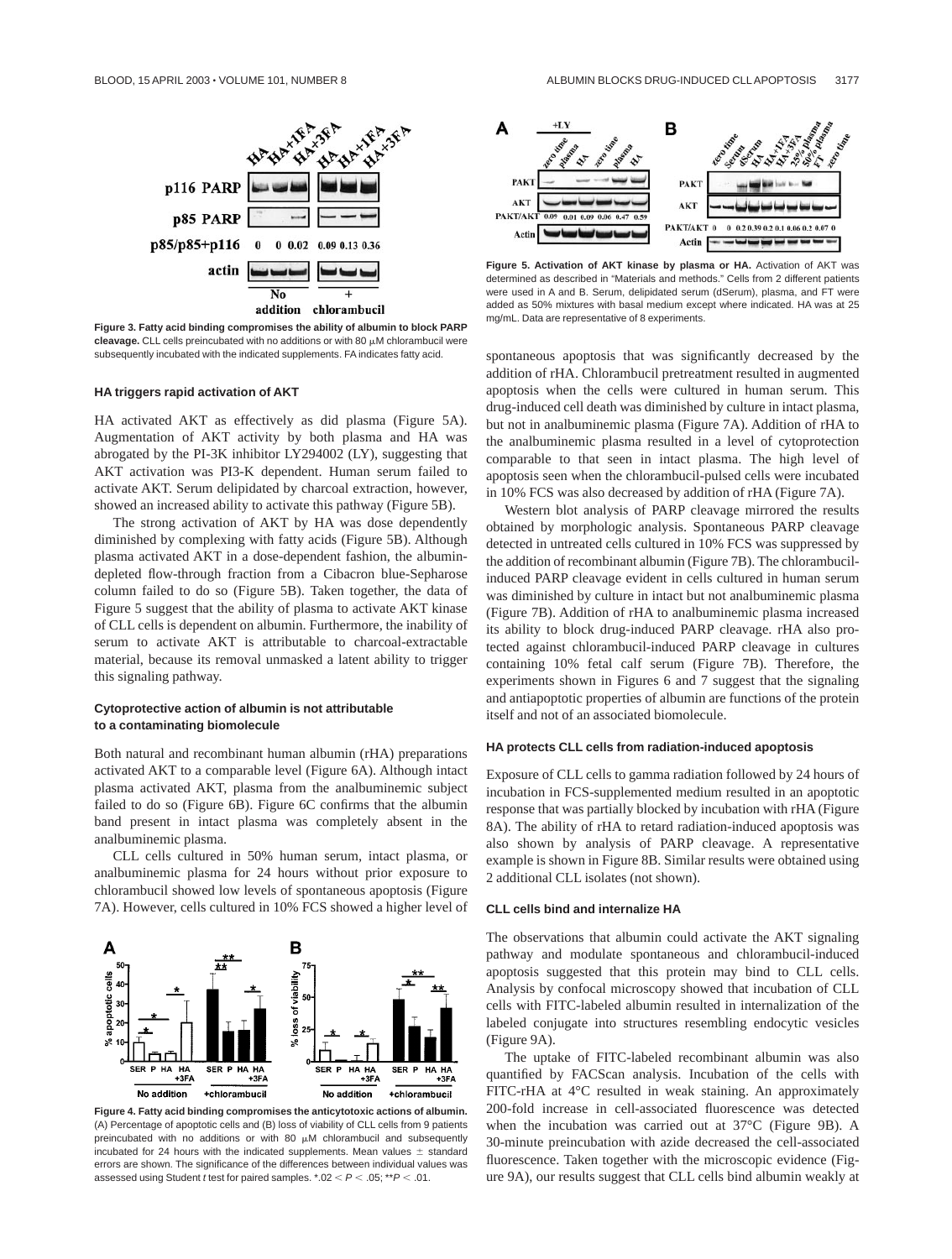

**Figure 6. Actions of recombinant HA and analbuminemic plasma on AKT.** (A-B) Western blot analysis of AKT activation. SER indicates serum; HA, human albumin; rHA, recombinant human albumin; NP, intact donor plasma; AP, analbuminemic plasma. (C) Polyacrylamide gel electrophoresis of NP and AP. Data representative of 3 experiments.

4°C, but that a temperature- and energy-dependent uptake results in accumulation of this protein within the cells. A decrease in uptake of FITC-rHA was seen when a 2-fold excess of unlabeled rHA was added to the incubation (Figure 9C). Uptake was almost completely eliminated by a 4-fold excess of rHA (Figure 9D). These competition experiments, together with the ability of HA to activate AKT, suggest that uptake of FITC-rHA by CLL cells was by a receptormediated mechanism. Similar results were obtained when FITC-HA was used in the FACScan study in place of FITC-rHA (not shown).

#### **PI3-K inhibition augments sensitivity to chlorambucil**

Because activation of AKT by plasma or HA is sensitive to the PI3-K inhibitor LY, we carried out experiments to determine whether LY could reverse the blockade of chlorambucil-induced apoptosis in plasma cultures. CLL cells were either left untreated or exposed to a 1-hour pulse of 60  $\mu$ M chlorambucil. The drug was then removed, and the cells were cultured in media supplemented with either serum or plasma. Commitment to apoptosis was monitored by Western blot analysis for the processing of caspase 3 to its active subunits,  $23$  as well as for the cleavage of PARP (Figure 10).

In serum-supplemented cultures, chlorambucil induced nearly complete processing of both the caspase 3 proenzyme and of PARP by 24 hours of culture. Both these events were dramatically suppressed in plasma cultures (Figure 10). LY alone also induced complete cleavage of caspase 3 and PARP following 24-hour culture with serum, suggesting that the low level of active AKT in these cultures (Figure 5A) was essential for the maintenance of



**Figure 7. Actions of recombinant HA and analbuminemic plasma on CLL apoptosis.** Apoptosis was quantified by morphologic criteria  $(A, *P < .01)$  or by Western blot analysis of PARP cleavage (B). Human serum or plasma was added at 50% (vol/vol). FCS was at 10% (vol/vol). chl indicates chlorambucil.

viability. LY was unable to induce these cleavage reactions in cells cultured in plasma (Figure 10).

When chlorambucil-pulsed cells were cultured with serum plus LY, cleavage of caspase 3 and PARP was accelerated relative to comparable serum cultures in the absence of LY. Strikingly, addition of LY to plasma cultures of chlorambucil-pulsed cells reversed the blockade of caspase 3 processing and PARP cleavage that was observed when chlorambucil-treated cells were incubated in plasma cultures in the absence of LY (Figure 10). These observations suggest that activation of the PI3-K/AKT signaling pathway by plasma contributes to the induction of cytotoxic drug resistance and that inhibition of this pathway by LY restores the apoptotic response to DNA damage induction by chlorambucil. Similar results were obtained in studies using 6 additional CLL isolates (not shown).

## **Discussion**

We have used viability assessment by the MTT assay, morphologic quantitation of apoptosis, and Western blot analysis of PARP cleavage and AKT activation to identify the plasma component responsible for the blockade of apoptosis in CLL cells exposed to chlorambucil. Taken together, the results suggest that stimulation of PI3-K/AKT signaling by plasma albumin inhibits cell killing by the cytotoxic drug. First, plasma chromatographically depleted of albumin or analbuminemic plasma were impaired, relative to intact plasma, in their ability to block chlorambucil-induced apoptosis. In each case, the protective action was restored by re-addition of albumin. Second, addition of albumin alone to chlorambucil-pulsed CLL cultures was cytoprotective. Third, confocal microscopic and FACScan analyses showed that albumin was bound and internalized by CLL cells. Fourth, albumin clearly activated the antiapoptotic protein kinase AKT. Although intact plasma also activated AKT, albumin-depleted plasma or analbuminemic plasma were impaired in AKT activation.



**Figure 8. Albumin protects CLL cells from radiation-induced apoptosis.** (A) CLL cells from 3 patients were exposed to the indicated doses of gamma radiation. They were then incubated in RPMI medium supplemented with FCS or rHA. The percentage of apoptotic cells was determined following 24-hour incubation. The mean values  $\pm$  standard errors are shown. (B) Quantitation of PARP cleavage in irradiated CLL cells incubated for 12 hours with FCS or rHA.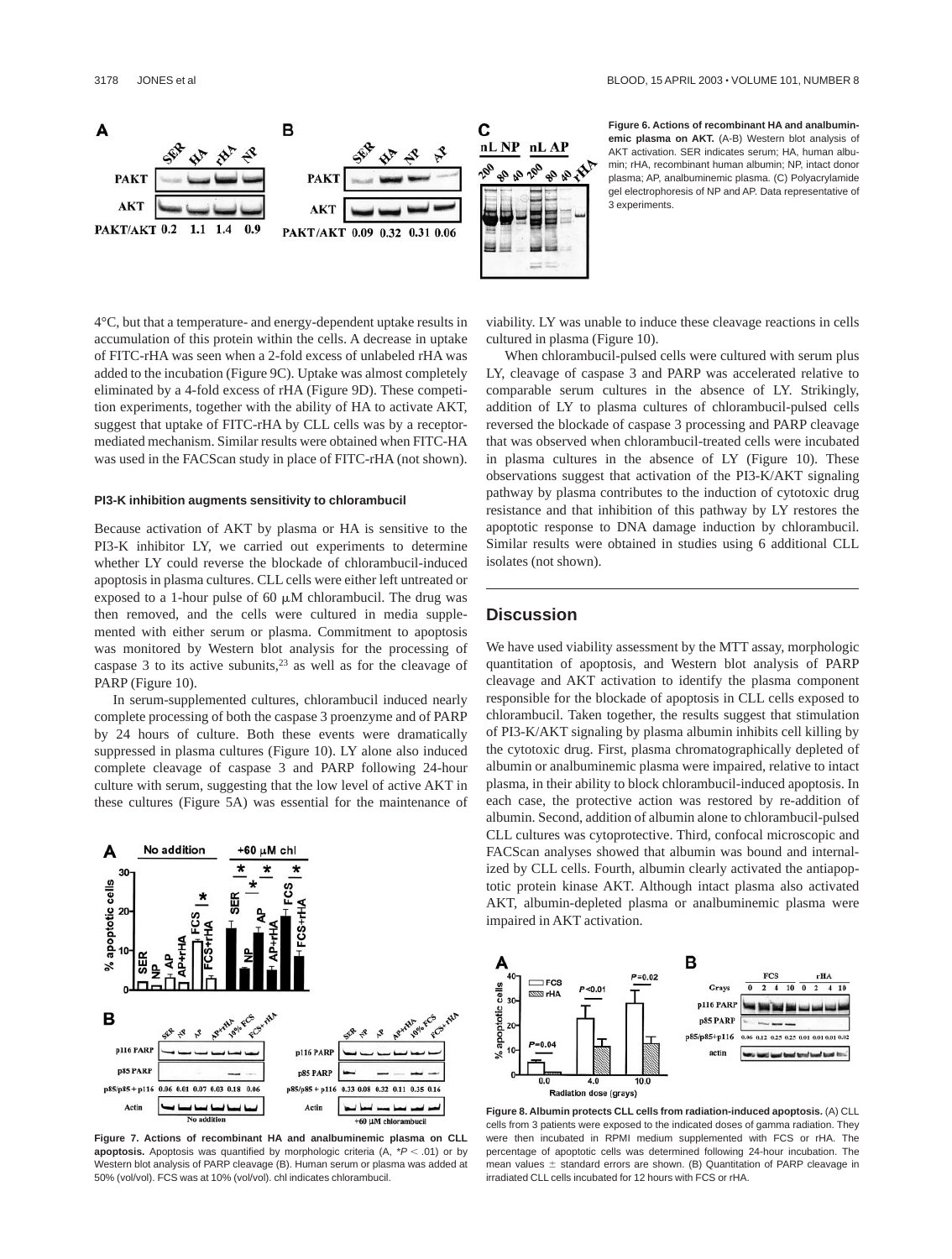

**Figure 9. Uptake of FITC-rHA by CLL cells.** (A) Confocal micrograph of a CLL cell incubated with FITC-rHA for 30 minutes prior to fixation. Original magnification  $\times$  2500. (B-D) FACScan analysis of CLL cells exposed to FITC-rHA. (B) Effect of 30-minute preincubation with 1.5 mM NaN3 on uptake of FITC-rHA. (C-D) Competitive effect of unlabeled rHA on the uptake of FITC-rHA. Concentrations of added unlabeled rHA are indicated in individual panels. NC indicates no competing unlabeled rHA. The dotted lines (B-D) denote the fluorescence of CLL cells incubated with FITC-rHA at 4°C. All other incubations were at 37°C.

The pulse procedure used in the present experiments suggests that the ability of albumin to block chlorambucil-induced apoptosis cannot be explained by sequestration of the drug by extracellular proteins. This interpretation is strongly reinforced by the observation that albumin also blocked gamma radiation–induced cell death.

In contrast with the ability of albumin to block chlorambucil- or radiation-induced cell killing, preliminary experiments (not shown) suggest that this protein failed to protect CLL cells from apoptosis induction by the nucleoside analog 2-chlorodeoxyadenosine. Whereas both chlorambucil and radiation initiate cell death pathways consequent to damaging DNA, 2-chlorodeoxyadenosine may induce CLL cell killing by directly interfering with mitochondrial integrity, resulting in the release of proapoptotic proteins, including cytochrome c and apoptosis-inducing factor.<sup>24</sup> It is, therefore, plausible that the failure of albumin to protect against death induced by 2-chlorodeoxyadenosine may be accounted for by the different mechanisms of apoptosis induction by DNA-damaging agents versus nucleoside analogs.

Because albumin binds numerous biomolecules, it was important to establish that the signaling and antiapoptotic actions were attributable to the protein itself and not to a bound species. We showed that recombinant HA expressed in yeast shared the ability of purified native albumin to block cytotoxic killing, to be internalized by CLL cells, and to activate AKT, suggesting that the anticytotoxic properties were functions of albumin per se.

Because serum and plasma contain very similar concentrations of albumin, we sought to explain the apparent paradox that plasma was able to activate AKT and to protect CLL cells from apoptosis more effectively than serum. Charcoal extraction of serum simultaneously increased its ability to activate AKT and to protect CLL cells from chlorambucil-induced apoptosis, suggesting that an extractable component present in serum at higher concentration than in plasma was responsible for masking antiapoptotic signaling by serum albumin. Although charcoal extraction decreased the free fatty acid content of serum by approximately 10-fold, we cannot formally eliminate the possibility that an extractable nonlipid molecule was responsible for impairing the cytoprotective potential of serum albumin. However, the ability of fatty acids to abrogate the AKT-activating and antiapoptotic functions of albumin suggests that lipids may potentially mask the cytoprotective actions of albumin. We are currently attempting to identify lipids present in higher concentration in serum than in plasma and that may account for their different antiapoptotic actions.

Indirect inhibition of AKT by PI-3K antagonists sensitizes malignant cells to cytotoxic drug-induced apoptosis, implying an antiapoptotic role for AKT.25,26 Plasma, delipidated serum, or albumin activated AKT and also protected CLL cells from cytotoxic killing. In contrast, albumin-depleted plasma, analbuminemic plasma, or serum or albumin complexed with fatty acids were relatively impaired in their ability to activate AKT and to confer protection, consistent with a role for AKT activation in mediating antiapoptotic signaling by albumin. The ability of the PI3-K inhibitor LY to impair AKT activation by albumin and also to reverse the cytoprotective action of plasma further implies that activation of the PI3-K/AKT pathway by albumin plays a key role in mediating the ability of plasma to protect CLL cells from killing by chlorambucil. In contrast, Moran et  $al<sup>21</sup>$  reported that albumin blocked basal apoptosis of CLL cells by sequestering oxidants from the culture medium. The ability of albumin to protect renal tubular cells and macrophages from spontaneous apoptosis has also been attributed to oxidant scavenging.27 It is, therefore, likely that albumin inhibits apoptosis by multiple mechanisms. However, the effect of albumin on drug-induced apoptosis was not evaluated in either of these studies.<sup>21,27</sup>

Depending on the cellular context, AKT blocks apoptosis by diverse mechanisms that involve phosphorylation and inactivation of proapoptotic proteins, including BAD12 and the forkhead transcription factor FKHRL1.13 However, CLL cells do not express BAD.28 Although FKHRL1 is thought to induce apoptosis via triggering transcription of the apoptosis-inducing Fas ligand,<sup>13</sup> induction of CLL cell apoptosis by chlorambucil does not involve the Fas/Fas ligand system.29 Therefore, the mechanism by which AKT activation blocks apoptosis in CLL cells is unclear. Ongoing



**Figure 10. Acceleration of chlorambucil-induced caspase 3 activation and PARP cleavage by LY.** CLL cells cultured in basal medium containing 10% FCS were incubated for 1 hour at  $37^{\circ}$ C in the absence or presence of 60  $\mu$ M chlorambucil. The cells were recovered by centrifugation, washed once in Hanks saline, and resuspended in basal medium containing either 50% serum or 50% plasma. Each culture was divided into 2 aliquots, one of which received no further additions, and 20  $\mu$ M LY was added to the other. Cells were processed for Western blot analysis at the indicated times. Blots were probed with caspase 3, p85 PARP, and p116 PARP antibodies. Pro indicates caspase 3 proenzyme; and su, caspase 3 subunits. The 0-hour sample expressed no detectable p116 PARP. This finding is attributable to the storage of these cells at 4°C prior to commencement of the experiment.